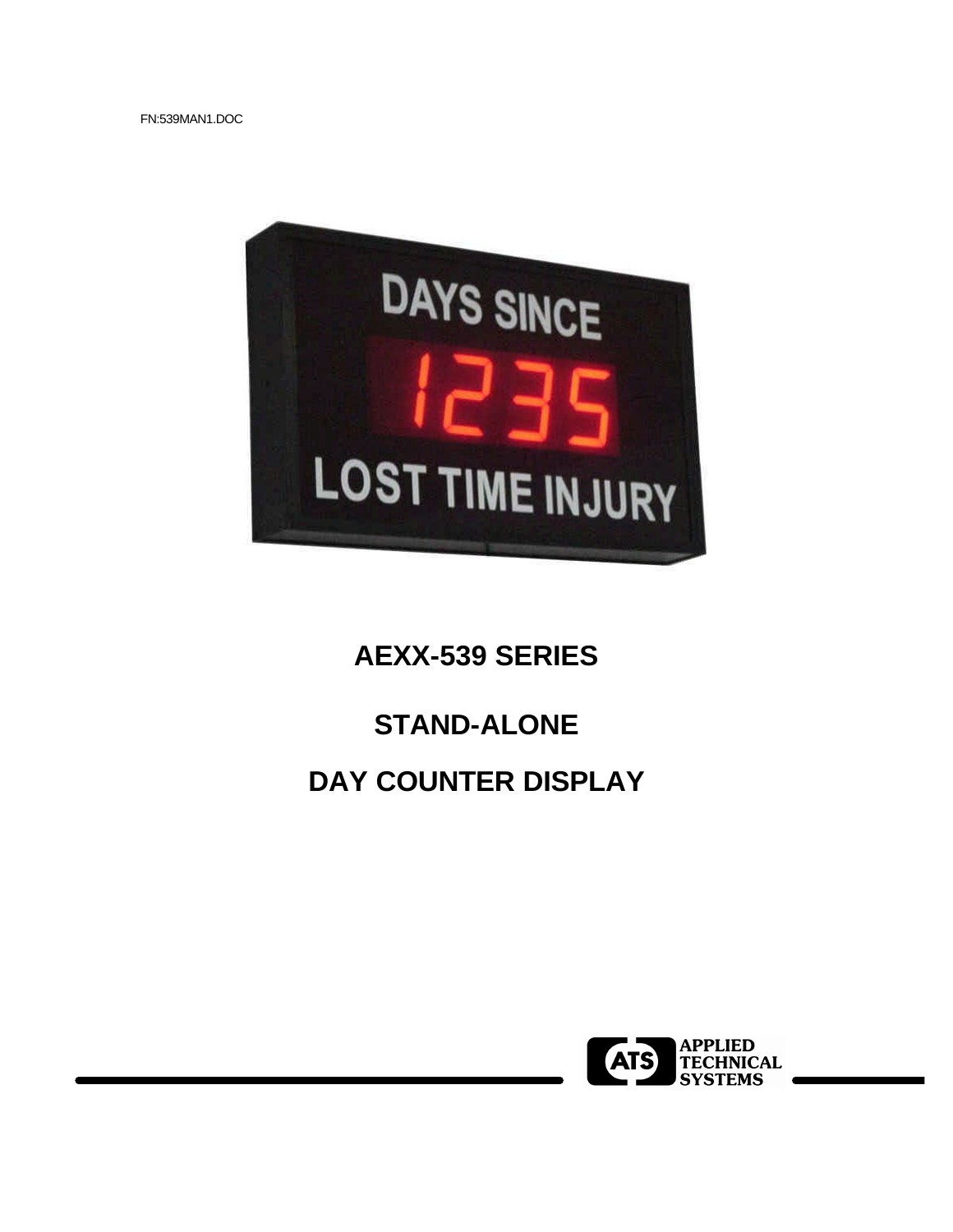#### **DESCRIPTION**

AEXX-539 Series Stand-Alone Day Counter Displays automatically count days up or down. Built-in controls allow the user to preset any starting Day Count and the time of day. Some applications include: Count Up Accident Free Days, Count Up Days from an event, Count Down Days Until Project Completion, display Julian Date.

Standard models have four digits, but they are available in 5 and 6 digit versions as well. They are available with 1", 2.3", 4", 8", or 12" high digits, visible from 5 feet to 500 feet away.

This manual covers all AEXX-539 Series Displays including Bezel Mount and custom configured versions. Some will have different enclosures including wall mount, rack mount, two sided wall or ceiling mount, and NEMA type enclosures for all applications. For your specific model number and hardware configuration refer to the drawings at the back of this manual. To simplify the manual the term's "Display" may be used to cover any of the specific models.

## **SPECIFICATIONS**

| Function:                  | Counts Days up or down from a preset Day Count. Uses a built-in<br>presettable 24 hour time of day clock for changing the Day Count<br>automatically as the clock passes through Midnight (0000 Hours)                                                                                                                    |
|----------------------------|---------------------------------------------------------------------------------------------------------------------------------------------------------------------------------------------------------------------------------------------------------------------------------------------------------------------------|
| Controls:                  | Standard units have built-in controls, located on the top panel, for setting<br>the Day Count and Time of Day.                                                                                                                                                                                                            |
| Accuracy:                  | Synchronous with the AC power line when power is applied. On battery<br>backup a 0.005% crystal time base is used. Operating temperature is 0<br>to 50 Degrees C.                                                                                                                                                         |
| Digits:                    | 1, 2.3, 4, 8 and 12 Inch High, Seven Segment Digits are available. For<br>additional digit specifications, see the drawings at the back of this<br>manual for your specific model.                                                                                                                                        |
| Number of Digits:          | Models are available with 4, 5 or 6 digits. See the drawings at the back<br>of this manual for your specific model.                                                                                                                                                                                                       |
| Power:                     | The power required varies with the size and number of digits. Standard<br>models with 4-lnch digits require 12 VAC power. A 120 V to 12 V power<br>module (with 6 foot cable) is included. Optional power includes 50 HZ,<br>12 VAC, 12 to 15 VDC and 220 VAC. Also available is our 9110-2202<br>6 foot power extension. |
| Battery standby:           | Self-charging, Ni-Cad.                                                                                                                                                                                                                                                                                                    |
| <b>Standard Enclosure:</b> | Black anodized aluminum with .118" thick red acrylic lens. The back<br>panel is .125" thick black, ABS plastic. The size varies with the size and<br>number of digits. See the drawings at the back of this manual.                                                                                                       |
|                            | AE44D-539, standard 4-Inch model, measures - 24"W x 14"H x 3.5"D                                                                                                                                                                                                                                                          |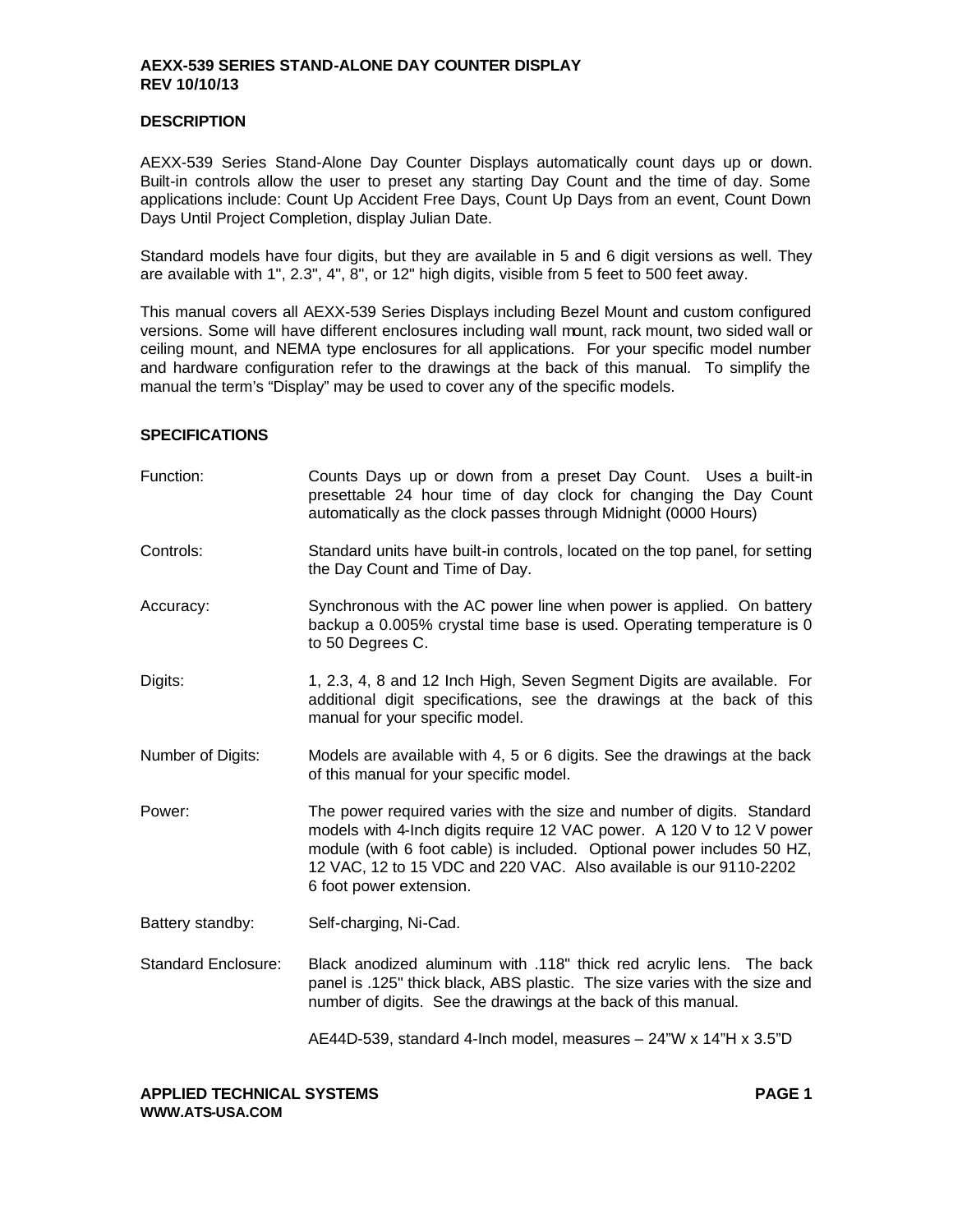A 1210-0101 mounting bracket is provided for wall mounting to a single or double gang box.

Optional enclosures are available, such as NEMA 12, NEMA 4X, two sided, bezel mount and flush mount. See the drawings at the back of this manual for more details.

- Wiring: Plug-in power module is standard no wiring is required. Clearly labeled, pigtail lead wires (#18 AWG) are provided on hard wired versions. Optional terminal blocks, power cords, and connectors are available.
- Options: There are numerous options available for the AEXX-539 Series Day Counter Displays Some include: (/2) Two Sided Version, (348) Master/Driver Output, (376) Relay Output, and (PC8) Add 8 FT. Power Cord. When options are ordered, supplemental information is provided with addenda and additional drawings.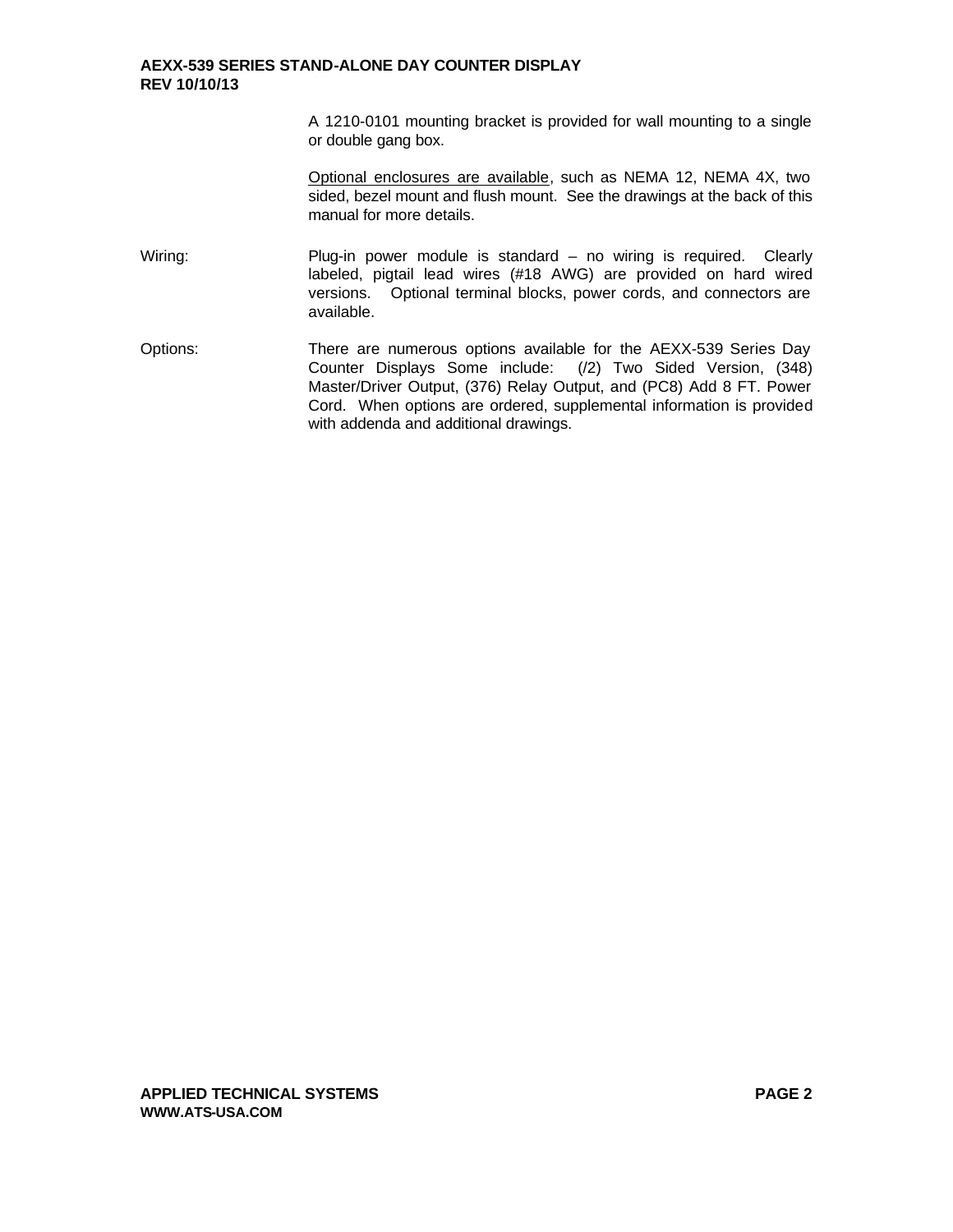### **INSTALLATION**

## **MOUNTING**

The AE Series Displays can be mounted in a variety of ways. Things to consider for mounting include ambient light, viewing area, ambient temperature, dirt or dust. Hard-wired models are supplied with one or more 1210-0101 mounting brackets for wall mounting to a single or double gang box. See the detail below. For other mounting options, such as ceiling mounts or doublesided mounts, refer to the specific drawings.



(supplied by others) Must be securely mounted

## **WIRING**

There are many wiring configurations, depending on the functions used and the options installed.

On most standard units, a plug-in power module is provided. Therefore no wiring is required. On hard-wired models clearly labeled pigtail leads wires are provided for the power at the back panel of the unit. For other options see the addendum sheets provided for that option. Also, see the wiring diagrams for more detail at the back of this manual.

**APPLIED TECHNICAL SYSTEMS PAGE 3 WWW.ATS-USA.COM**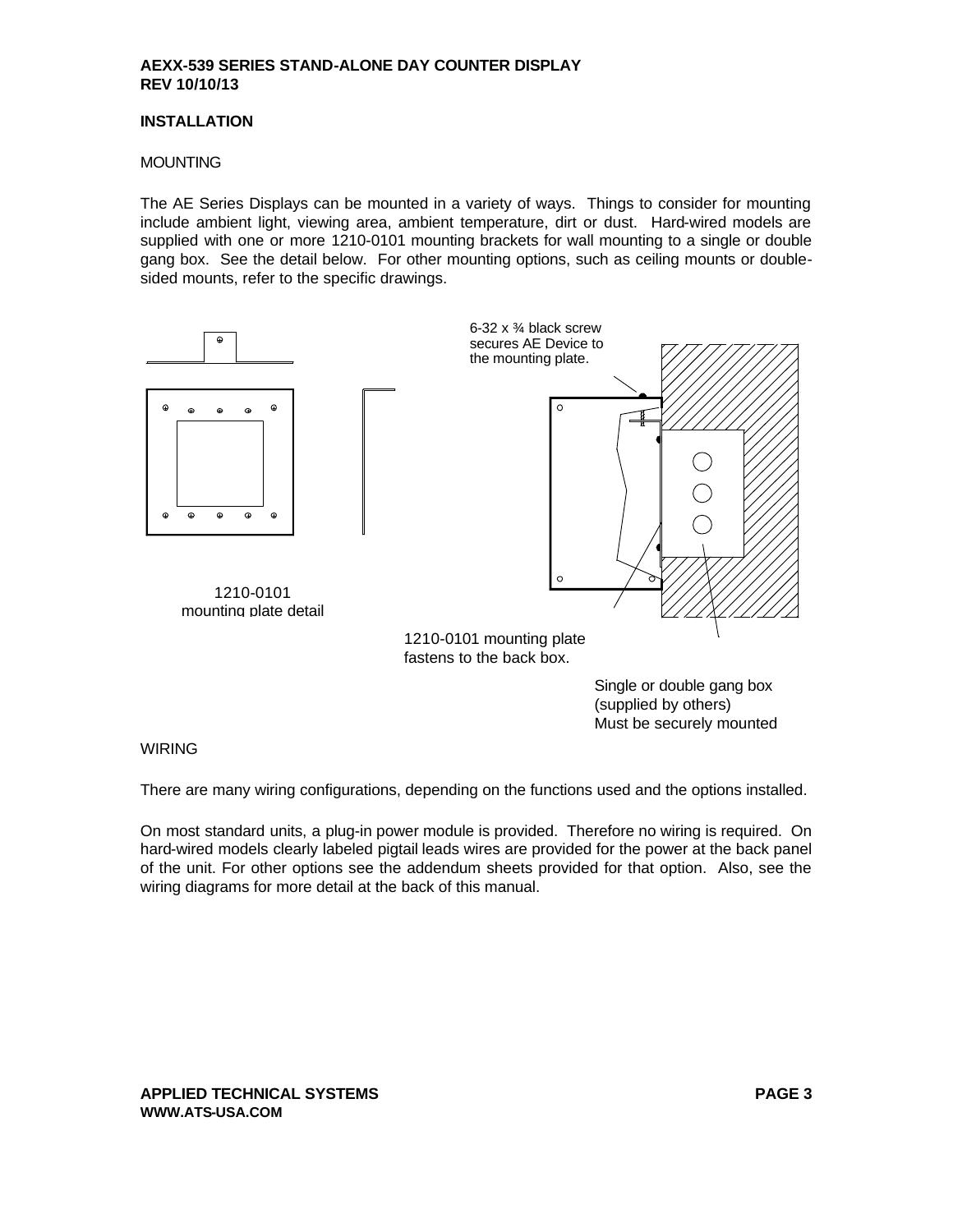## **OPERATION**

Before applying power, be sure all wiring is completed. Apply power to the unit. The displays will rotate during the power on self-test and then a version number will appear for a few seconds. The Display will show all 0"s for the Day Count. If a charged battery is installed, the self-test will be bypassed and the Display will show the previously programmed Day Count in progress.

## **PRESETTING THE DAY COUNT AND TIME OF DAY**

Before you preset the Display, set the Up/Down as desired. Up counts up Days, Down counts down Days.

To preset the Display set the SET/RUN switch to the SET position. The first digit will start flashing. Using the INCREMENT switch, set the desired value for the first digit of the Day Count, then press ENTER. The next digit will then start to flash. Set it to the desired value in the same manner as you did the first digit. Continue this procedure for the remaining Day Count digits. After the last Day Count digit is entered the Display will prompt for the time of day. The hours digits will start to flash.

Time must be entered using 24-Hour format (sometimes called military time). Using the INCREMENT switch, set the desired value for the hours, then press ENTER. The minutes' digits will now be flashing. Set the desired minutes the same way, and then press ENTER. The display will then flash dONE. Set the SET/RUN switch back to the RUN position. The internal clock will begin keeping time at the instant you set the switch back to run. The Display will show the Day Count, just entered.



Built-in Controls - Top panel of enclosure